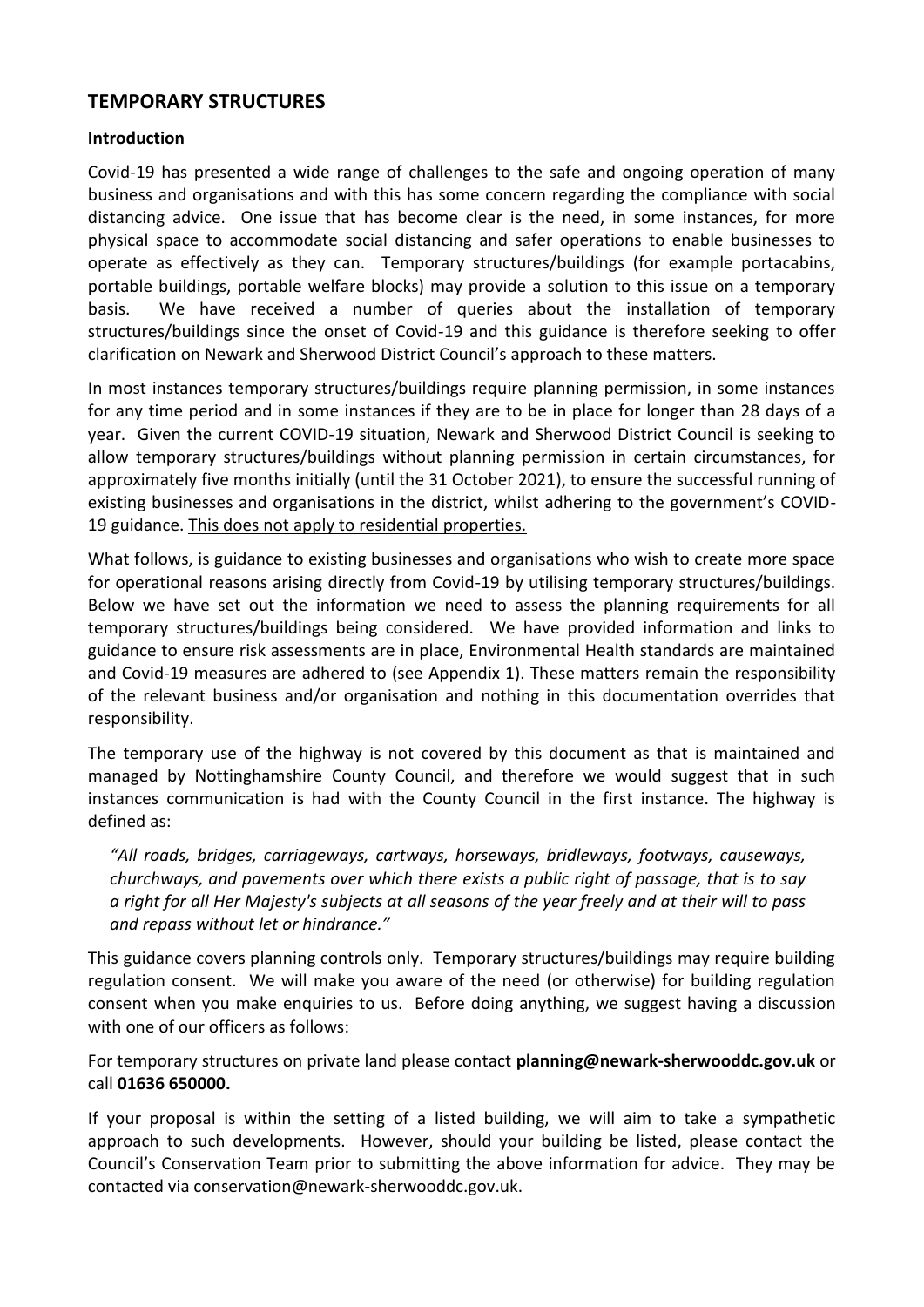Appended to this document you will find:

- − information and links to guidance to ensure risk assessments are in place, Environmental Health standards are maintained and Covid-19 measures are adhered to,
- − Examples of the need for temporary structures, and
- − A technical note explaining the planning rationale for this initiative.

#### General Requirements

Any existing business or organisation wishing to erect (or which has already erected) a temporary structure/building for Covid-19 related reasons on private land will need to email planning@newark-sherwooddc.gov.uk with the following information:

- Business name, contact details of a named individual,
- A site location plan,
- A location plan including the location of the structure,
- A description of the structure,
- When the structure was erected or when do you plan to erect it,
- Photos of the site including the area where the temporary structure will be located, and,
- A brief overview of what the structure will be used for (including the hours it will be used for) and why the structure is required (related to Covid-19).

Council Planning Officers will make an assessment of this information to determine whether the proposal is acceptable (subject to the relevant section below). We will seek to make this determination within ten working days. If we are unable to meet this timescale we will endeavour to communicate with you to provide you with a revised suitable timescale.

We may impose controls on the way in which temporary structures are used (for example limit them to day time use to reduce noise to neighbours).

### **We will approach this assessment in a positive and proactive manner, although a positive outcome is not necessarily guaranteed.**

There is no charge for this initial request. If a Building Regulation Consent or Licence is required, there may be a fee.

Where controls have been imposed at the assessment stage, but these are not being implemented, the Council may instruct removal or changes to operations.

#### What happens after 31<sup>st</sup> October 2021?

The guidance above will allow for the erection of temporary structures for Covid-19 reasons for five months (initially) without the need for planning permission in certain circumstances and following assessment. After the 31<sup>st</sup> October 2021, the Council will review its position and the Covid-19 situation.

We will communicate with you at this stage. Possible outcomes include:

- − you are instructed to remove the structure you have erected,
- − you are asked to apply for planning permission, or
- − this initiative continues for an extended but finite period of time.

Further background information is available in Appendix 2 and 3 below.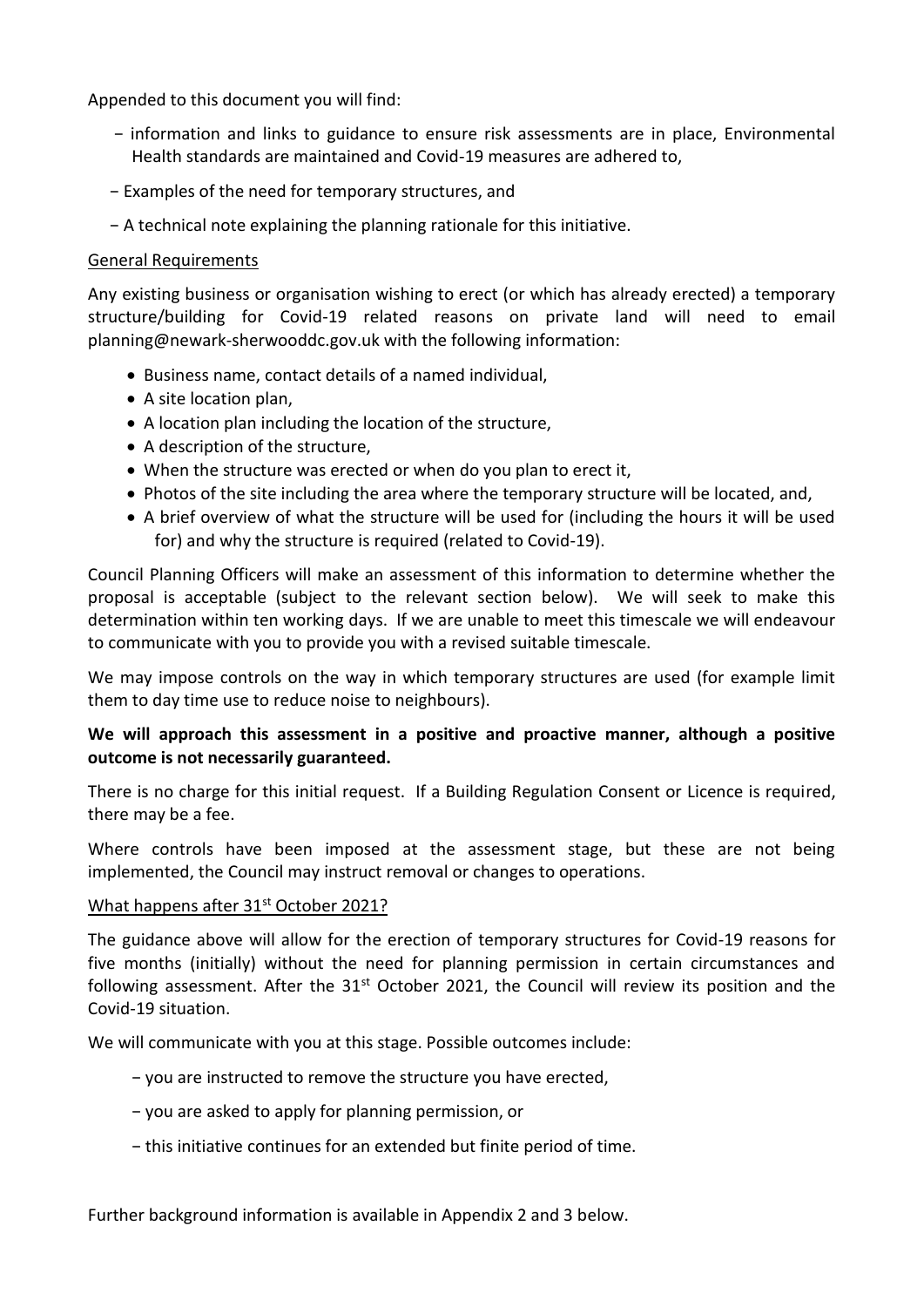# **Appendix 1 – Environment Health, Risk Assessment and Covid -19 Guidance**

There is a wealth of guidance available to businesses and organisations for safe operations during the COVID-19 pandemic. Our website [\(https://www.newark](https://www.newark-sherwooddc.gov.uk/coronavirus/latestupdatefromthecouncil/)[sherwooddc.gov.uk/coronavirus/latestupdatefromthecouncil/\)](https://www.newark-sherwooddc.gov.uk/coronavirus/latestupdatefromthecouncil/) contains links to some of this information. Guidance is changing at pace, and it is business and organisational operators' responsibility to keep up to speed with and implement the relevant guidance. Below is a summary of some of that guidance and other matters to consider, but this is not intended as an exhaustive or complete list.

- 1. Inside the area where you place your objects (i.e. tables and chairs), you will be required to maintain 1m social distancing (2m though remains preferable), where possible. [https://www.gov.uk/guidance/working-safely-during-coronavirus-covid-19/5-stepsto](https://www.gov.uk/guidance/working-safely-during-coronavirus-covid-19/5-stepsto-working-safely)[working-safely](https://www.gov.uk/guidance/working-safely-during-coronavirus-covid-19/5-stepsto-working-safely) states that where the 1m cannot be maintained between people (from different households), you should do everything practical to manage the transmission risk by:
	- − considering whether an activity needs to continue for the business to operate,
	- − keeping the activity time involved as short as possible,
	- − using screens or barriers to separate people from each other,
	- − using back-to-back or side-to-side working whenever possible,
	- − staggering arrival and departure times,
	- − reducing the number of people each person has contact with by using 'fixed teams or partnering'.

Whilst these apply to a workplace, the principles could be applied to the use of temporary buildings and structures to trade safely during the COVID-19 pandemic.

- 2. You also need to consider how other more general social distancing measures can be supported, such as queuing outside your business. Consideration points for the management of social distancing in the public realm when queuing to enter businesses include:
	- − Other queues to other business,
	- − Other general queues for cash machines, places where people are waiting for others, bus stops etc.,
	- − Available space footpaths and roads,
	- − Ability to clearly signpost (Cheltenham businesses can contact the Cheltenham BID for sourcing social distancing stickers),
	- − Traffic control and risks to and from cars, cycles and other pedestrians walking by,
	- − How roads and pavements might be divided up , − Which street and business premises may have the issues,
	- − Limiting the number of people queuing, particularly where your business adjoins others where people will be queuing too.

This assessment will form part of your overall COVID-19 risk assessment. Further guidance on [https://www.gov.uk/guidance/working-safely-during-coronavirus-covid-19/shops](https://www.gov.uk/guidance/working-safely-during-coronavirus-covid-19/shops-andbranches)[andbranches](https://www.gov.uk/guidance/working-safely-during-coronavirus-covid-19/shops-andbranches) can be read online.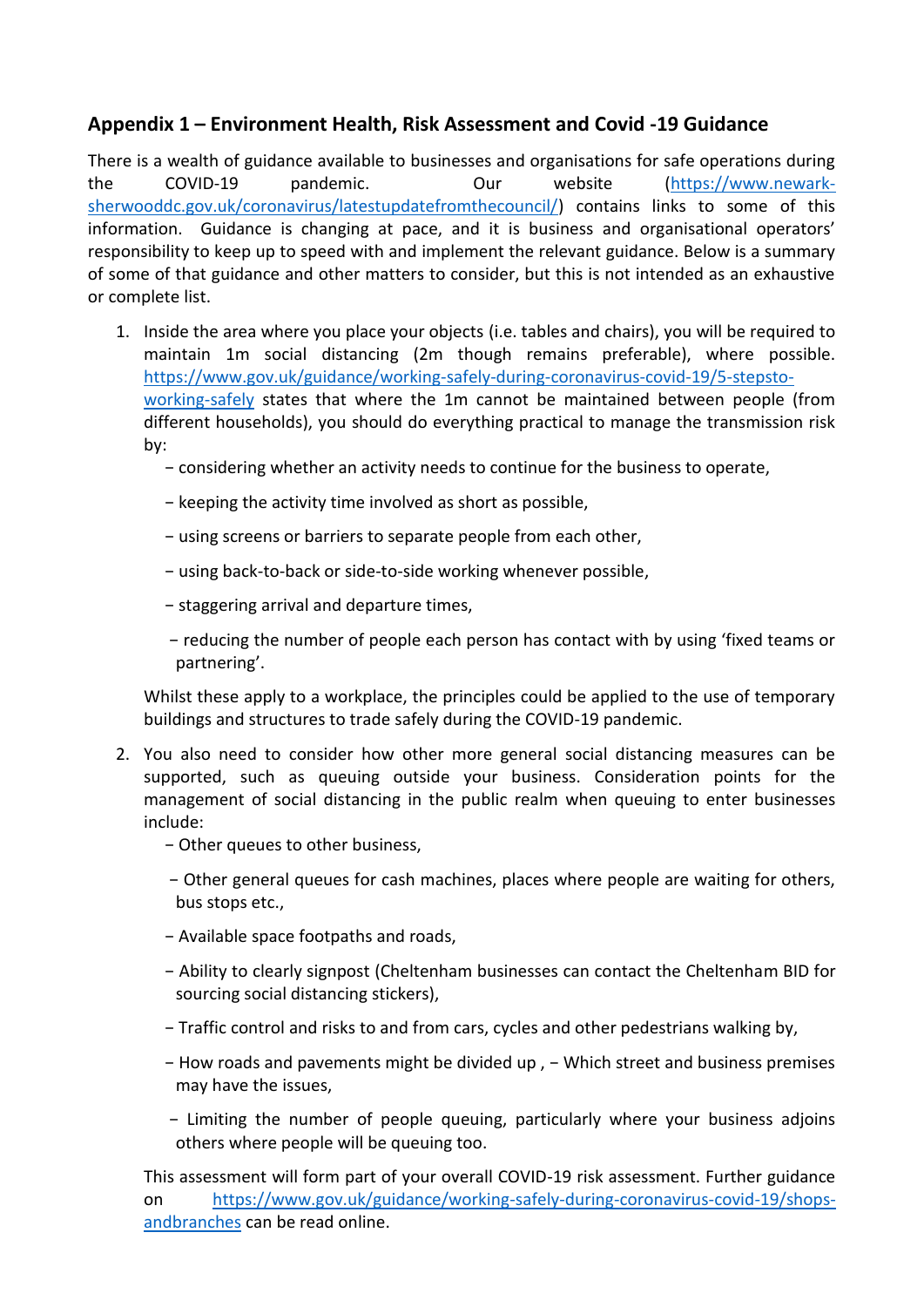#### **Other considerations**

- 1. **Noise and other nuisance:** The Council must balance the use of the temporary space to trade safely during the COVID-19 pandemic with the needs of others, particularly residents. The Council will consider every case on its merits to determine an appropriate start and terminal licensing hour. As a general guide however, businesses can consider their operating options between 0800h and 2200h bearing in mind the terminal hour will be subject to change on a case-to-case basis. Premises should avoid playing amplified music in temporary structures, as they offer little or no acoustic insulation.
- 2. **Sale of alcohol:** If the sale of alcohol forms part of your business, you must make sure any additional public realm space is adequately licensed for the sale of alcohol.
- 3. **Risk assessments:** The responsibility to carry out a COVID-19 risk assessment in line with the HSE guidance [\(https://www.hse.gov.uk/simple-healthsafety/risk/index.htm\)](https://www.hse.gov.uk/simple-healthsafety/risk/index.htm) remains with individual businesses to ensure they can trade safely and comply with the Government's safe working and social distancing guidelines. A new structure creates new risks from both its form and function and these must be addressed. If the structure is large or specially designed it may be a Temporary Demountable Structure (TDS) see <https://www.hse.gov.uk/eventsafety/temporary-demountable-structures.htm>
- 4. **Regulation and enforcement:** Through this guidance and more generally via the council's recovery strategy, we have a clear aim to support businesses with their recovery and safe trading practices. There is also a role for businesses to play. Businesses must operate in a responsible manner, being sensitive to their environments and making sure they comply with their duties; for example, any licence conditions and other legal duties.

As a statutory regulator, the Council will be under a duty to investigate and respond to complaints and non-compliance issues. Enforcement will be undertaken in accordance with the principles set out in the Council Planning Enforcement Policy [\(https://www.newark](https://www.newark-sherwooddc.gov.uk/media/newarkandsherwood/imagesandfiles/planningpolicy/pdfs/REPORTTOEDC-PEP.pdf)[sherwooddc.gov.uk/media/newarkandsherwood/imagesandfiles/planningpolicy/pdfs/](https://www.newark-sherwooddc.gov.uk/media/newarkandsherwood/imagesandfiles/planningpolicy/pdfs/REPORTTOEDC-PEP.pdf) [REPORTTOEDC-PEP.pdf](https://www.newark-sherwooddc.gov.uk/media/newarkandsherwood/imagesandfiles/planningpolicy/pdfs/REPORTTOEDC-PEP.pdf) ) available on the website.

- 5. **Fire Safety:** All premises will have carried out a fire risk assessment which will need to be reviewed and amended as appropriate: [https://www.gov.uk/workplace-firesafety](https://www.gov.uk/workplace-firesafety-your-responsibilities/fire-risk-assessments)[your-responsibilities/fire-risk-assessments](https://www.gov.uk/workplace-firesafety-your-responsibilities/fire-risk-assessments)
- 6. **Environmental Impact:** Gas-fired patio heaters have a huge environmental effect and should not be used. It is recommended blankets are used instead.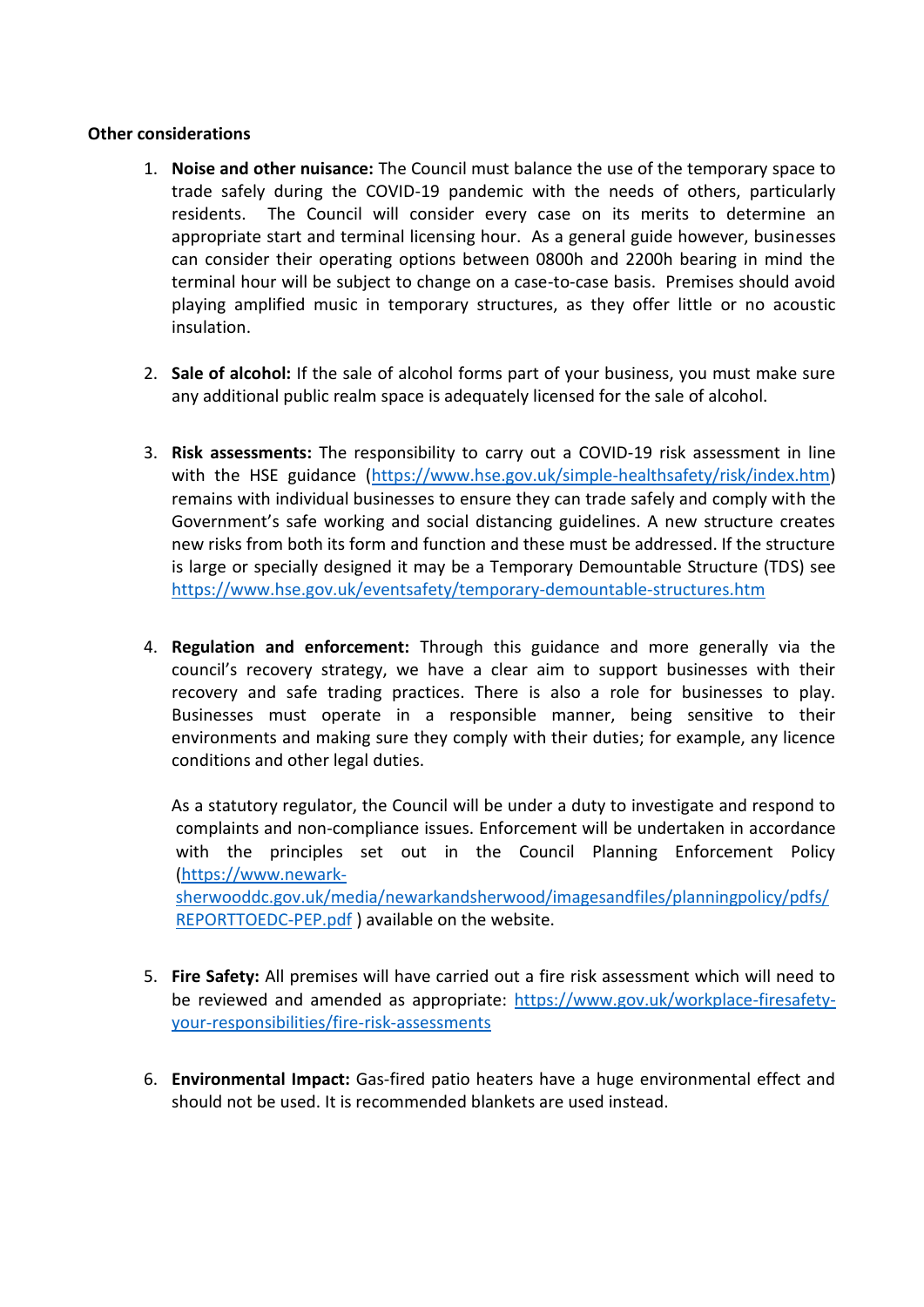# **Appendix 2 – Technical Planning Note**

Part 4 (Temporary Buildings and Uses), Class B (temporary use of land) of the Town and Country Planning (General Permitted Development) (England) Order 2015 (as amended) reads:

**"Permitted development B. The use of any land for any purpose for not more than 28 days in total in any calendar year, of which not more than 14 days in total may be for the purposes of—**

- **(a) the holding of a market;**
- **(b) motor car and motorcycle racing including trials of speed, and practising for these activities, and the provision on the land of any moveable structure for the purposes of the permitted use.**

Development not permitted B.1

Development is not permitted by Class B if—

(a) it would consist of development of a kind described in Class E of this Part (temporary use of land for film-making);

- (b) the land in question is a building or is within the curtilage of a building;
- (c) the use of the land is for a caravan site;
- (d) the land is, or is within, a site of special scientific interest and the use of the land is for—
	- (i) motor car and motorcycle racing including trials of speed or other motor sports, and practising for these activities;
	- (ii) clay pigeon shooting; or
	- (iii) any war game, or

(e) the use of the land is for the display of an advertisement."

Any building (temporary or otherwise) that does not meet the requirements above generally requires planning permission. Failure to seek planning permission(s) can result in enforcement action.

All Local Planning Authorities are required to investigate alleged breaches of planning controls with a view to deciding whether or not to take enforcement action to remedy the situation. The decision as to whether to enforce following an investigation is discretionary and is dependent on a number of factors including whether it is expedient to do so having regard to the development plan and any other material considerations.

We understand that businesses and organisations are experiencing difficult choices and decisions at present. For some who need more space but do not have the time to apply for and wait until planning permission is granted for a temporary structure may face a difficult choice – either proceed and install a temporary structure and risk council enforcement action OR don't proceed and risk a negative business impact.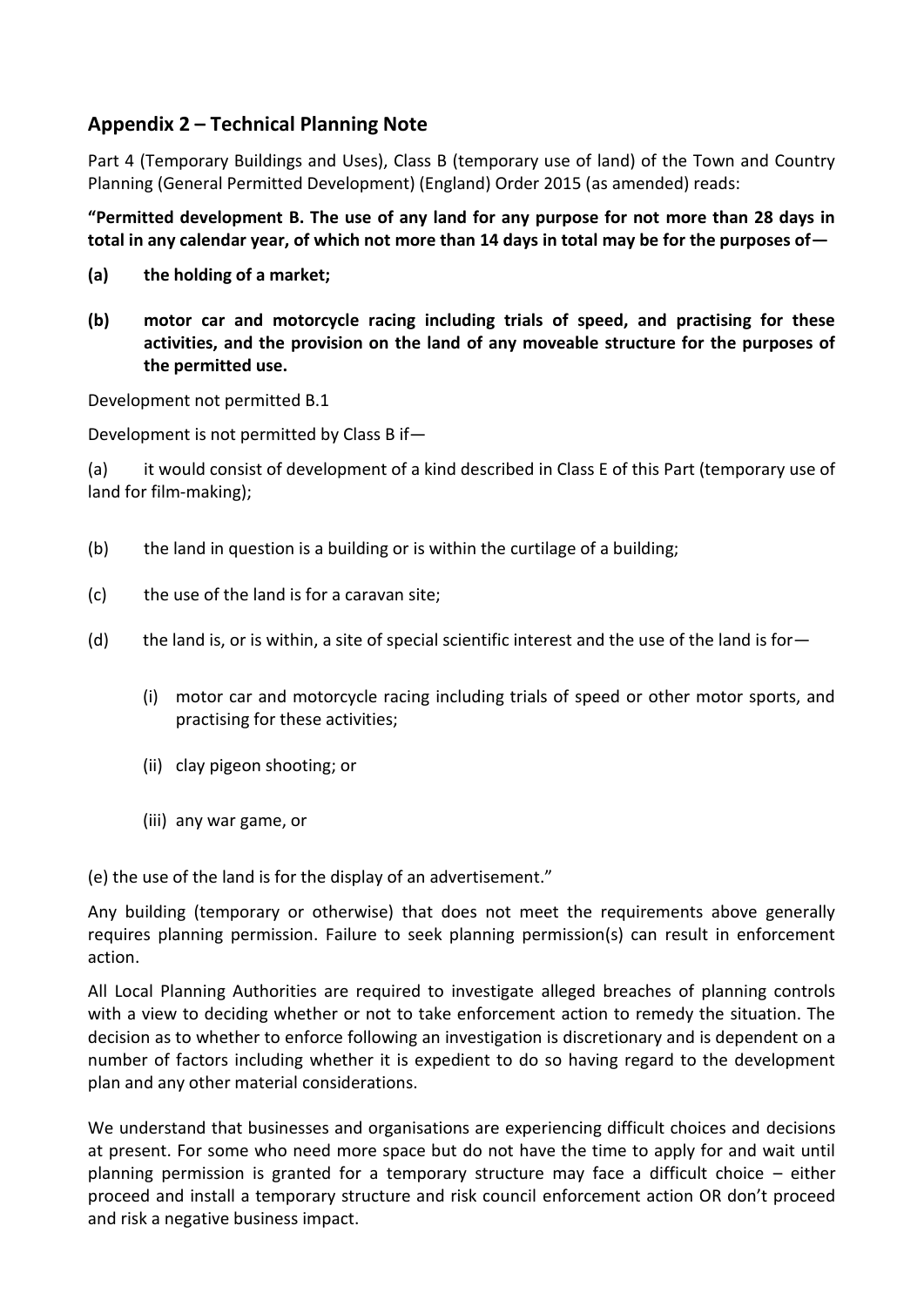In recognition of this challenge and in order to exercise our statutory duty to investigate breaches of planning controls effectively, this guidance document seeks to 'front load' our enforcement investigation obligations. Businesses and organisations are being asked to report breaches to planning controls that they intend to implement or already have implemented. The Council will then investigate these breaches and determine an appropriate course of action.

The Council will approach this initiative in a positive and proactive manner. That said, the Council remains willing to enforce a breach where it is expedient and in the public interest to do so. The Council maintains absolute discretion over whether to relax enforcement for a set period of time in lieu of planning permission being sought, and this is subject to the structure being safe, suitable and appropriate etc.

The implementation of this initiative in no way ensures or implies that planning permission will be given to structures introduced through this initiative. These are exceptional times and the Council's decision as to whether to enforce alleged planning breaches will be based on exceptional circumstances.

Planning enforcement action would be unlikely to be taken against developments that are put up without planning permission, unless there are serious environmental or amenity concerns arising from them such as:

- Repeated noise nuisance at unsociable hours, for example from a temporary external cover or marquee
- Road Safety hazards from insufficient parking if displaced for use by customers
- Environmental harm, for example to trees, hedges or wildlife
- Damage to Listed Buildings
- Obstruction of rights of way
- Production of litter or other debris

In many instances it is likely that any temporary structures erected as a direct result of Covid-19 through this initiative will not receive planning approval in the long run and will need to be removed at the owner's cost. It is important that anyone considering the installation of temporary structures is aware of these risks.